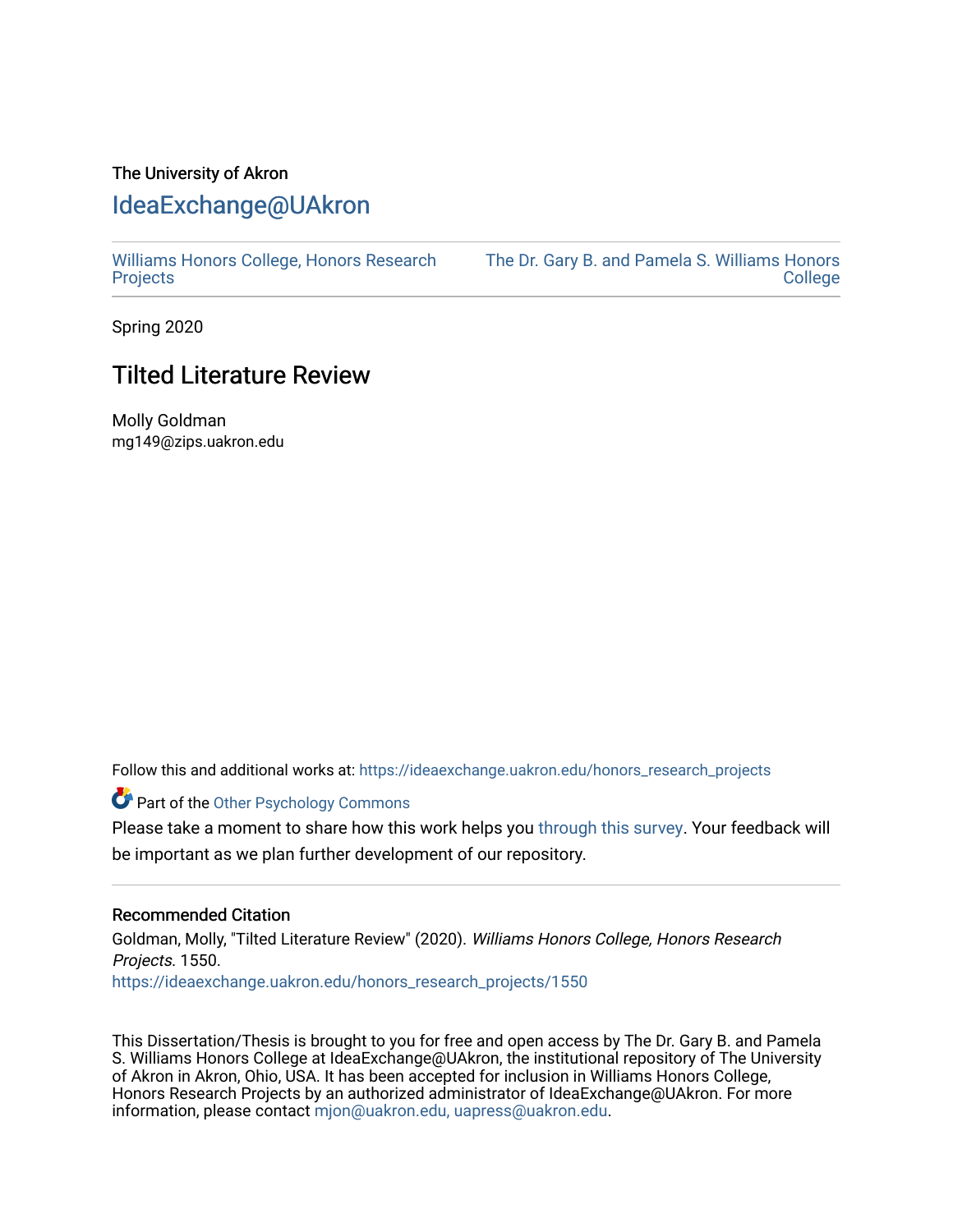Running Head: Tilted

The Tilted Phenomenon

Molly Goldman

The University of Akron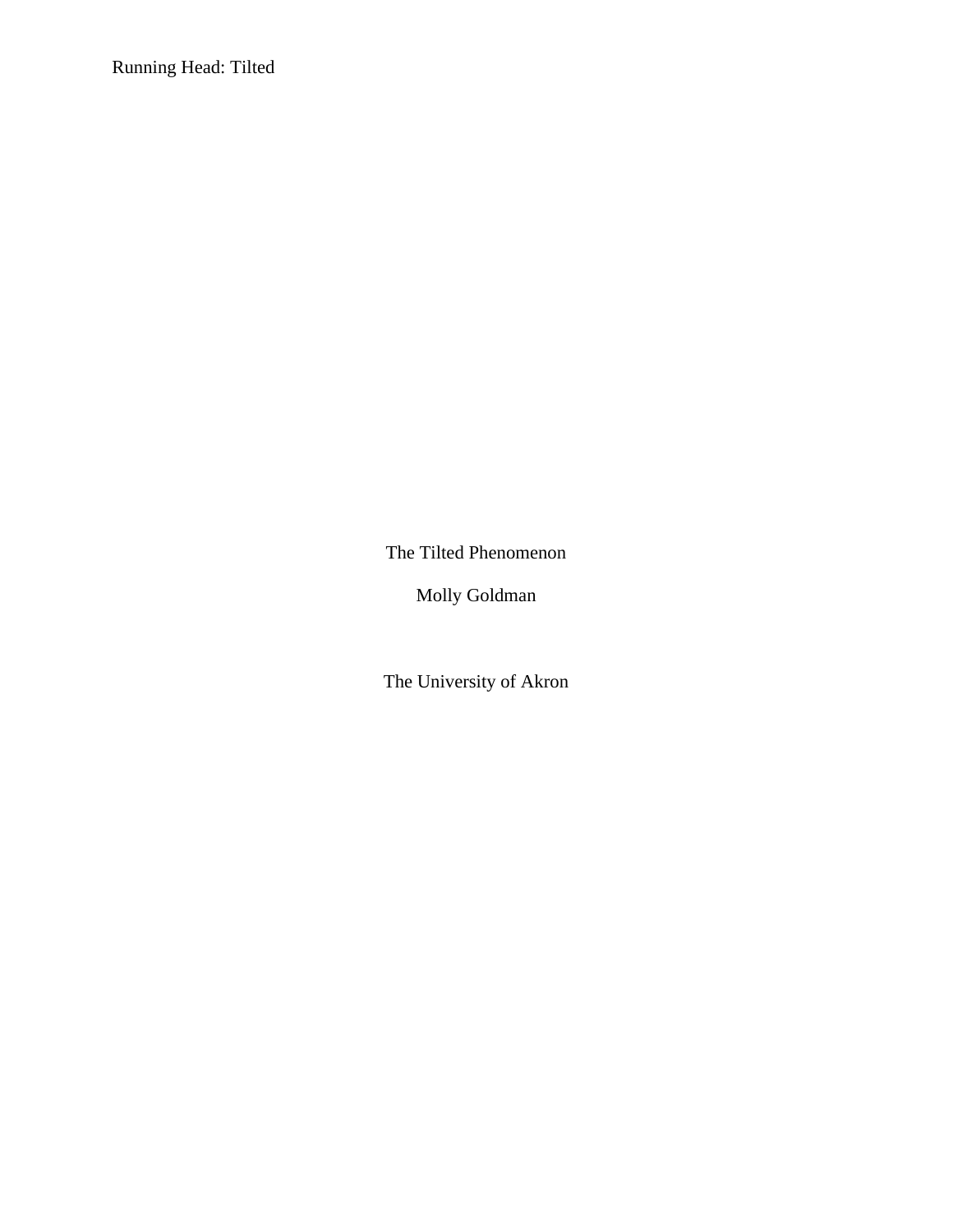## **Abstract**

The purpose of this literature review is to further investigate several aspects of the 'tilted' phenomenon. The research collection will include multiple psychological functions that are in conflict and how they relate to the definition of tilted. This includes how individual conflict affects team performance, affect management in real-time, and strategies for managing emotions under high-stress conditions. This literature review also identifies both individual strategies and team strategies to bring an individual back from dysfunction. This research is to help provide background data for affect management and how to optimize team outcomes in the context of Esport teams specifically. The goals of this project are to bring forward data on how to help Esports teams effectively manage their emotions while in high-stress situations.

## **Introduction**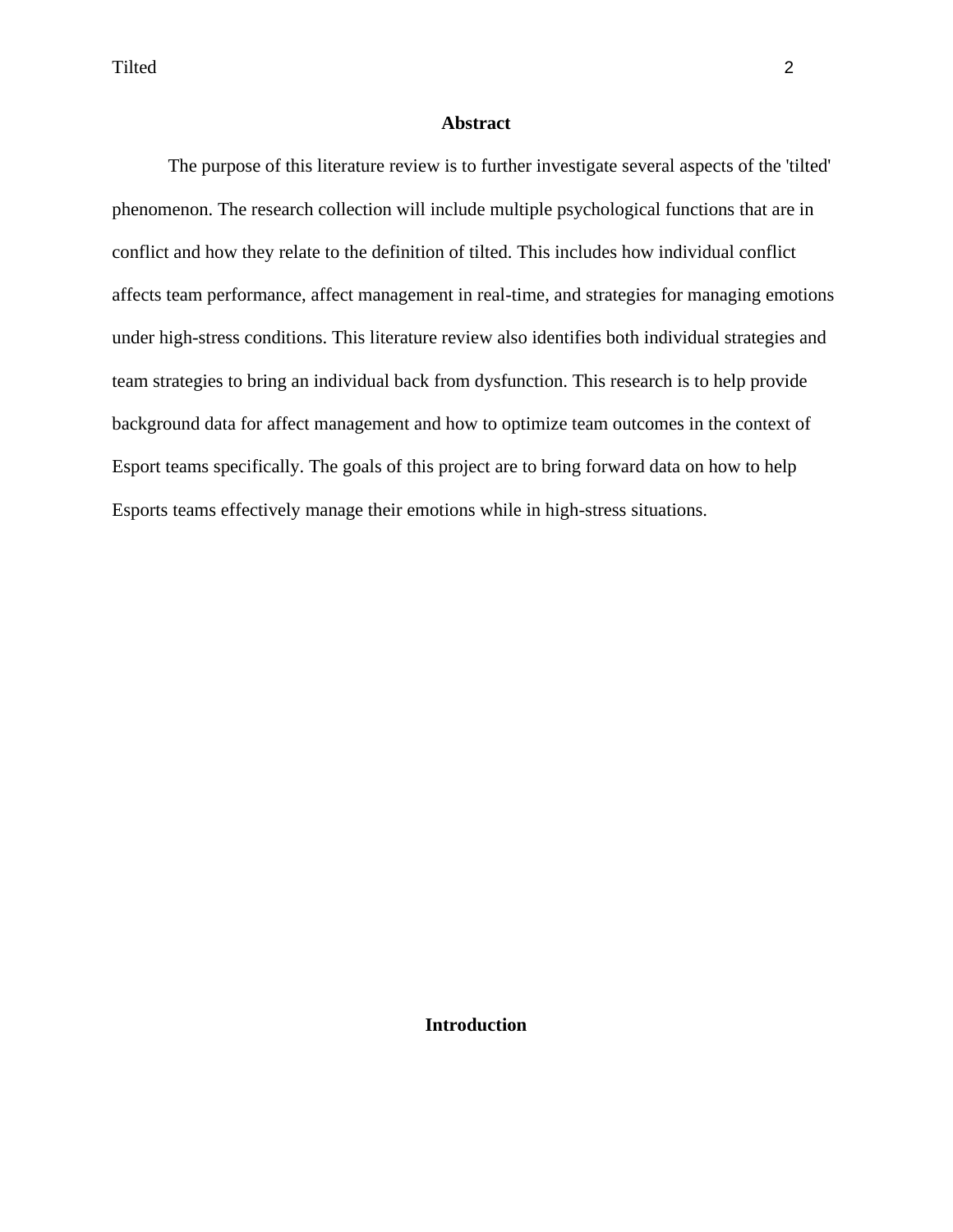The phenomenon of becoming "tilted" originated in poker as a termto describe a state of frustration that affects the player's strategy skills and causes an exaggerated state of aggression. Today, players in the video gaming world of Esports (electronic sports) have adopted this term to fit their environment. Esports is defined as "a form of sports where the primary aspects of the sport are facilitated by electronic systems; the input of players and teams as well as the output of the eSports system are mediated by human-computer interfaces" (Ibrahim & Lewis, 2002). Esports players commonly use the term "tilted" to describe a negative emotional state that clouds an individual's judgment and causes that individual to continue to make mistakes in the game. The player's frustration continues to escalate, thus causing more mistakes to be made.

The state of being tilted can be used as a strategy against opponents; opposing teams try to cause this phenomenon in their competition as a strategy. It is important to understand how the conflict that an individual creates affects team performance and how conflict within a team affects team performance as well. It is also important to understand how to manage conflict in real-time. Once the conflict is understood, strategies need to be implemented to reduce conflict.

For example, group conflict management, such as how the group can help pull an individual out of a certain mind-state or dysfunction in order to continue effective teamwork, is important to maintaining a successful team. It is essential for a successful Esports team to be able to manage its emotions under high-stress conditions. For an Esports team to be as successful as possible, the team needs to have strategies in place to manage any dysfunction that it may encounter.

#### **Review of Literature**

## **Groupthink**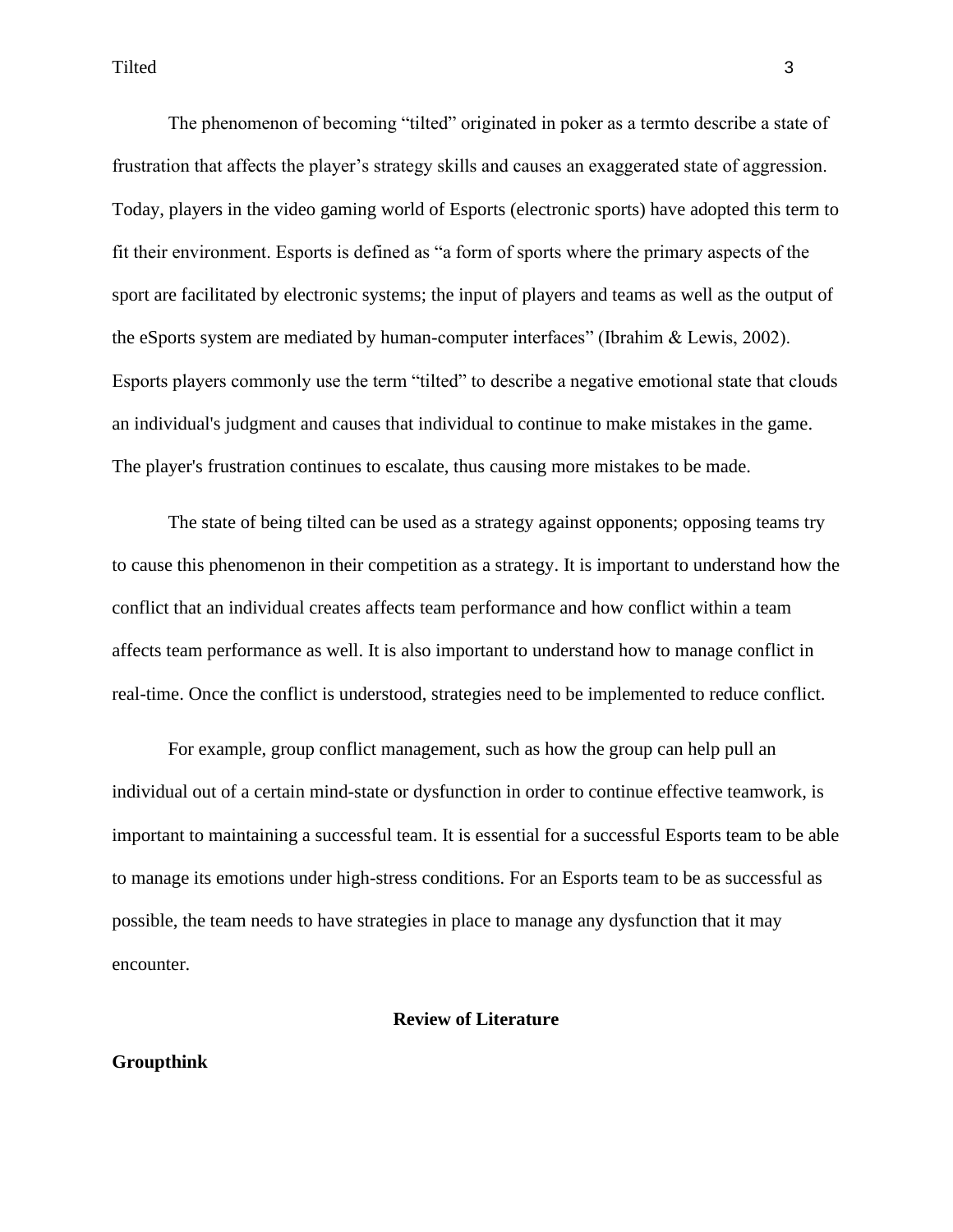It is well known that groupthink is highly influential on team decision making, but how influential is it really? And how does groupthink affect team performance? More importantly, how does groupthink relate to the tilted phenomenon? In order to understand this, one first has to understand what groupthink is.

Janis (1982) defines groupthink as the extreme concurrence sought by decision-making groups. Groupthink is most likely to happen when a group experiences con-ditions such as high cohesion, directive lead-ership, and high stress, low self-esteem and lack of solution-seeking or alternative solutions from other members of the group aside from the leader/other members with high influence.

Groupthink is more often than not a negative phenomenon. These conditions lead to symp-toms of groupthink such as falsely-perceived invulnerability and collec-tive rationalization (when a group comes to a final decision without heeding any warnings). Groupthink can also lead teams to the belief that the group is inherently moral, create pressure on non-conformers, and devise illusions that the group is unanimous at all times. Groupthink is known to result in poor-quality decisions and poor-quality decision-making.

In Turner et al.'s (1992), Experiment l showed that poor decision quality is associated with groupthink. By manipulating the variable of group cohesion and threat, itt affected the group member's self-esteem. By affecting self-esteem, decision quality decreased. This can be associated with the tilted factor. For example, when opponents target the self-esteem of other players, it is shown that this can affect the player's decision. Without a clear mind, good decisions are hard to come by.

Experiment 3 replicated results from Experiment 1 and Experiment 2. Experiment 3 provided support for a new perspective on groupthink called "social identity maintenance".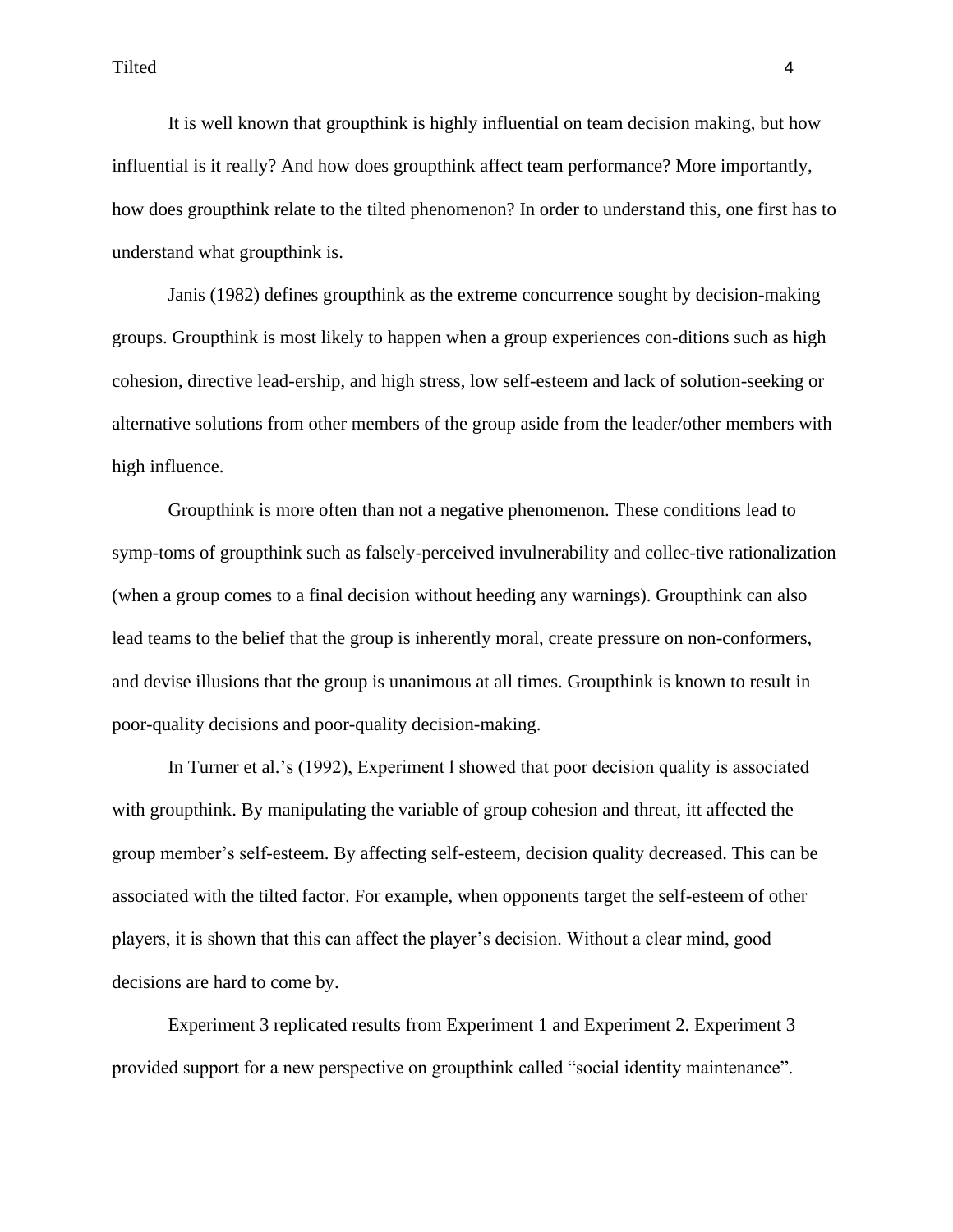Social identity maintenance suggested that groups who were given an excuse to explain poor decision making made significantly higher quality decisions. Groups who were not provided with an excuse to explain their poor decision-making continued to possess poor decision qualities. Groups will utilize an excuse as a means of protecting themselves from negative views.

In these experiments, a threat was a considerable variable. By introducing subjects to high-threat conditions, the subjects said they reassessed the solutions that they had originally rejected. The high-threat condition subjects reconsidered their solutions to a greater extent than the subjects in the low-threat conditions. This being said, it is easy to conclude that a threat perceived as more dangerous takes more of a toll on proper decision making. To Esport players, learning to cope with threats is important when faced with making decisions, whether in a group or individually.

On the other hand, having an excuse for poor performance or decision making, even with threats present, provides groups with a strategy for maintaining cohesion. "The provision of an excuse for potential poor performance was capable of overcom-ing the lower quality decisions associated with groupthink ante-cedent conditions of threat and cohesion. This result may point the way to other strategies for mitigating groupthink conse-quences-strategies that involve divorcing the group's image from the threatening situation" (Turner et al. 1992). Utilizing this strategy can provide Esport players with one coping mechanism towards threat in terms of becoming tilted. Retaining cohesion and a positive team mentality supports good decisionmaking.

Esport players become tilted when they feel threatened, frustrated, or when their selfesteem is negatively impacted. Tilt can be triggered by an opponent from their own team or from the opposing team. Relying on other team members to maintain group cohesion in times of high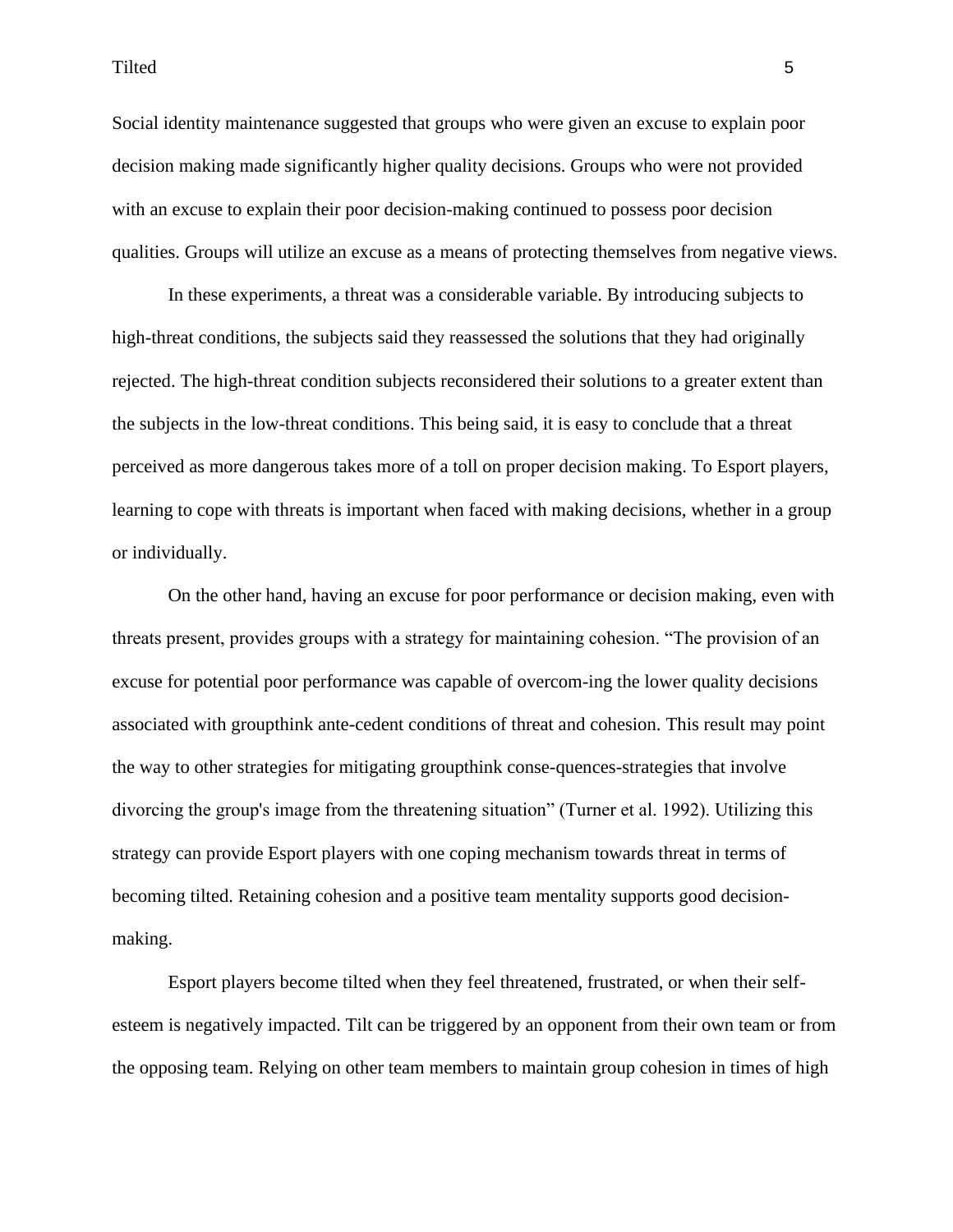threat may be beneficial to improving team performance, whether the threat comes from within or from the other team.

#### **Intragroup Conflict**

Wit et al. (2012) investigated the effects of intragroup conflict on group outcomes. A meta-analysis of 116 empirical studies was conducted regarding intragroup conflict and its relationship with group outcome, moderated with relationships between conflict, process conflict, and group outcomes. Negative relationships were found between relationship and process conflict and group outcomes, however, no strong negative relationship between task conflict and group performance was discovered. Paradoxically, task conflict and group performance were found to have a positive relationship in studies where the relationship between task and relationship conflict was weaker. Task conflict and group performance were also found to have a positive relationship in studies where performance was measured in terms of decision quality rather than overall performance.

Intragroup conflict is defined as "the process emerging from perceived incom-patibilities or differences among group members" (Wit et al., 2012). Intragroup conflict is a conflict that appears between group members, not between two different groups. Wit et al (2012) describe task conflicts as disagreements among group members about the content and outcomes of the task being performed. "Process conflicts" are disagreements between group members about the logistics of task accomplishment; these logistics may consist of the delegation of tasks or disbursement of responsibilities. Any conflict between group members is thought to be detrimental to performance; however, this is not always the case. For example, task-related conflicts can inspire innovativeness and improved decision making because "they prevent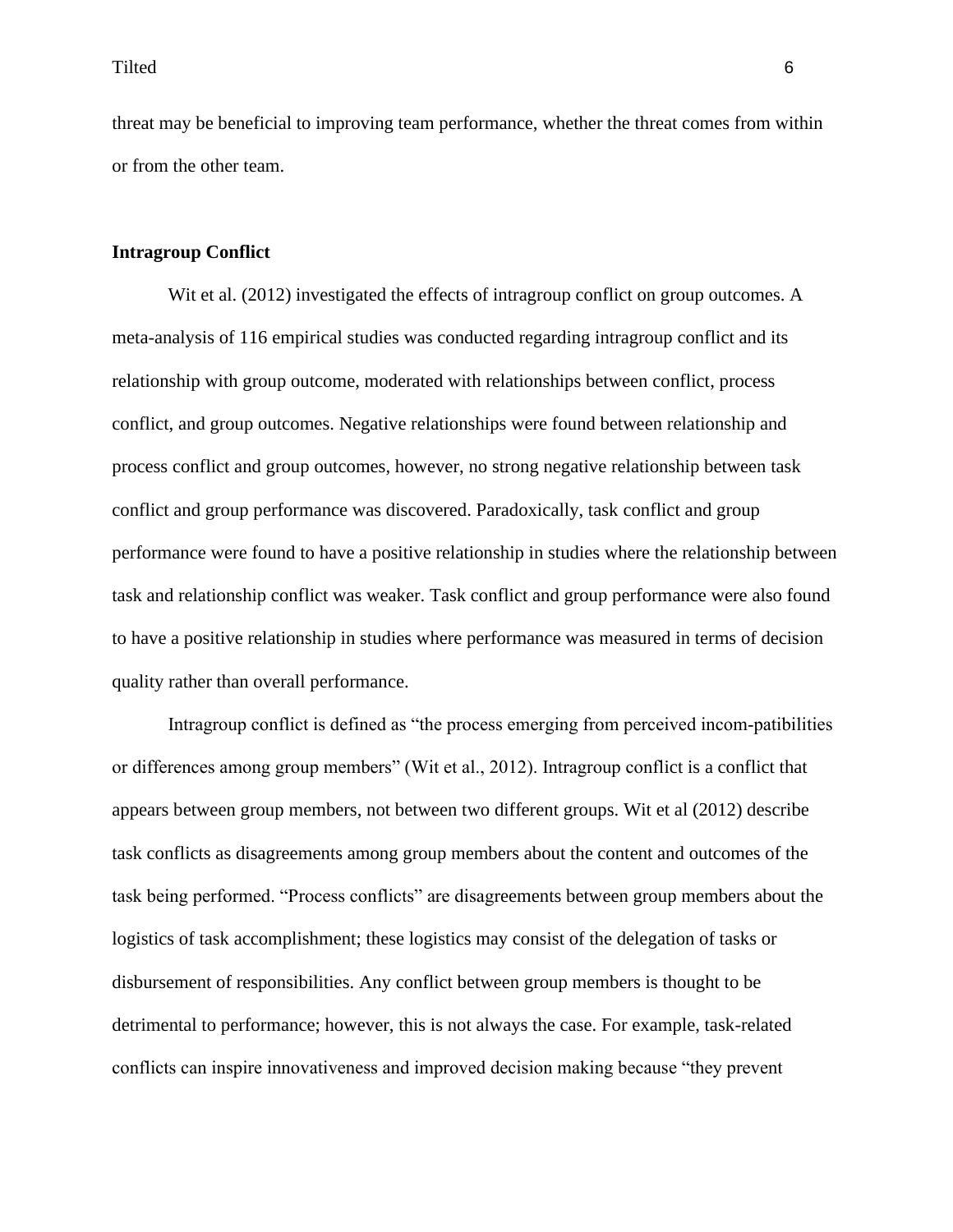Tilted and the contract of the contract of the contract of the contract of the contract of the contract of the contract of the contract of the contract of the contract of the contract of the contract of the contract of the

premature consensus and stimulate more critical thinking" (Wit et al., 2012). On the contrary, there are negative effects on group outcomes when it relates to conflict and relationship conflict.

Previously, research has examined the effects of the three conflict types: task, relationship, and process, and the effects of the three types of intragroup conflict on group outcomes. There are two types of outcomes: distal group outcomes (group performance measured by outcomes such as innovation, productivity, and effectiveness) and proximal group outcomes (group emergent states and group viability: cognitive, motivational, and affective states). For the purpose of relating to Esports, proximal group outcomes will be highlighted.

Task conflict is known to have negative effects on proximal outcomes, such as satisfaction. This can be explained by the self-verification theory (Swann et al., 2004), which suggests that group members become dissatisfied when they in-terpret challenges of their viewpoints by other group members as a negative assessment of their own abilities and competencies. If these challenges are becoming tilted, it is easy to see how the player will negatively assess the player's own abilities and how that can affect performance. However, task conflicts often have been suggested to have the potential to benefit group outcomes by increasing understanding of the task, increasing understanding of other team member's ideas, increasing commitment, and increasing satisfaction within the group (Wit et al., 2012).

It is known that relationship conflict has a negative impact on group outcomes. Personal issues and a threat to the ego create conflict between group members. This can then create hostility, making it hard for groups to perform well. Hostility tends to lead to mistrust and weaken identity within groups. If tilt is coming from within the group, this can be detrimental to Esport's performance. "Relationship conflicts can harm group performance because they reduce collaborative problem-solving...group members spend time responding to non-task-related issues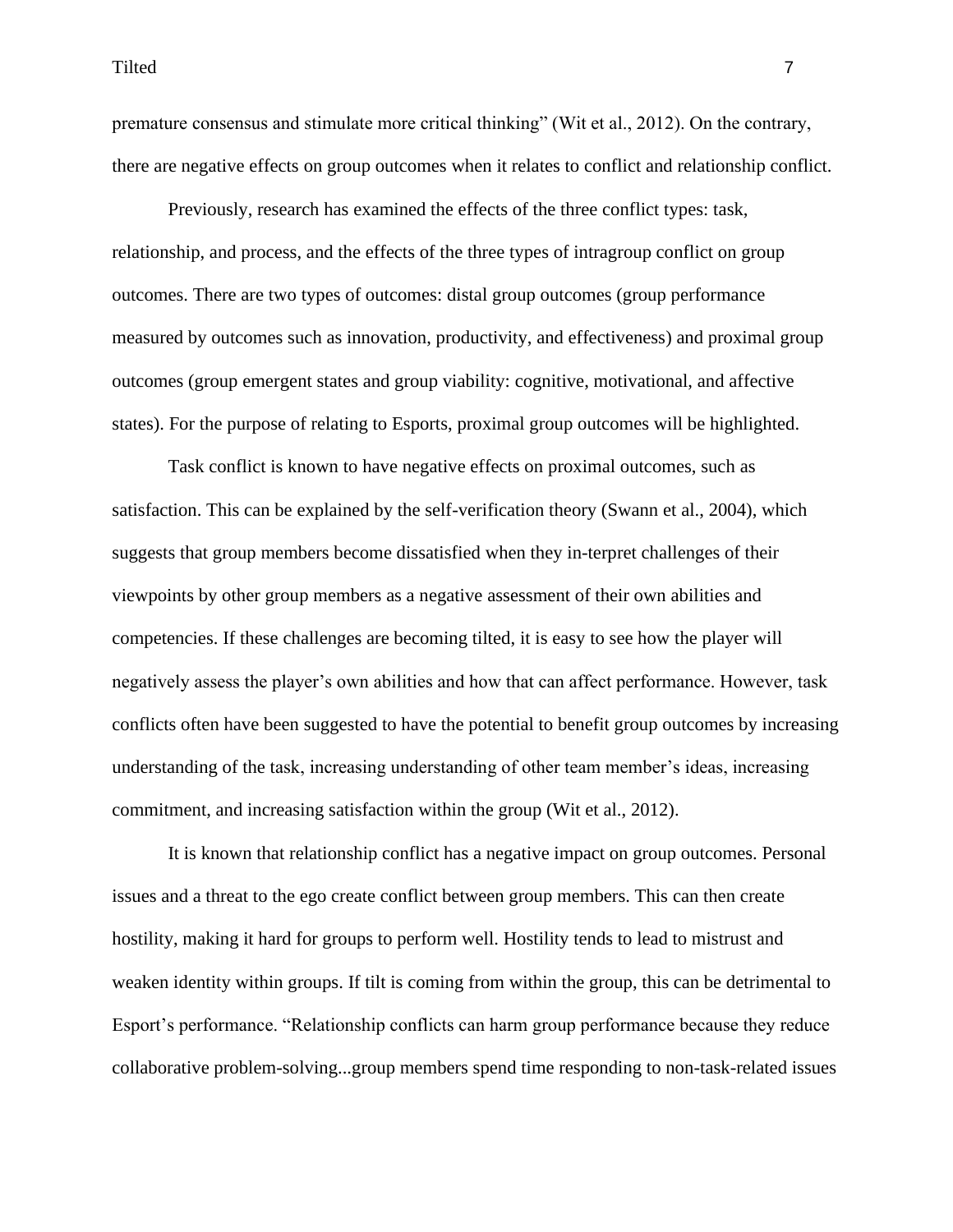could be spent more efficiently on task accomplishment" (Wit et al., 2012). Research suggests that the negative effects of task conflicts can be reduced. When members employ effective conflict management strat-egies or do not respond emotionally to relationship conflict, negative effects can be reduced.

Process conflict negatively affects group outcomes because of the issues at the root of process conflict problems. Failure to delegate tasks or assign roles can cause personal offense within the group. Members may feel that their capabilities are being questioned or take problems too personally. When conflict becomes too personal, it can have negative long-term effects on the team. These conflicts can distract members from their goals, causing a downwards spiral into persistent negative performance. However, there might be a light at the end of the tunnel. According to Wit et al. (2012), "[it] might facilitate crucial reevaluations of processes, stan-dards, and task and resource assignments, which may even im-prove group outcomes." New research has started to look into moderating effects of process conflict and has found that the negative effects of process conflict on more proximal group outcomes, such as trust or neg-ative affect, can be reduced when members are able to resolve their process conflicts (Jehn et al., 2008). Negative effects of process conflict can also be reduced when members per-ceive the conflict as constructive towards improve-ments, rather than other members targeting them as individuals. It is crucial for team members to support each other for optimal group outcomes. Since tilt can originate within, group members need to devise ways of preventing it before it happens. Tilt from within should be easier to avoid than tilt caused by another team. It is counterproductive for teams to allow tilt to occur from within.

The findings from this meta-analysis suggest that intragroup conflict is not always a lost cause for groups. Groups do better without relationship or process conflicts, but Wit et al. (2012)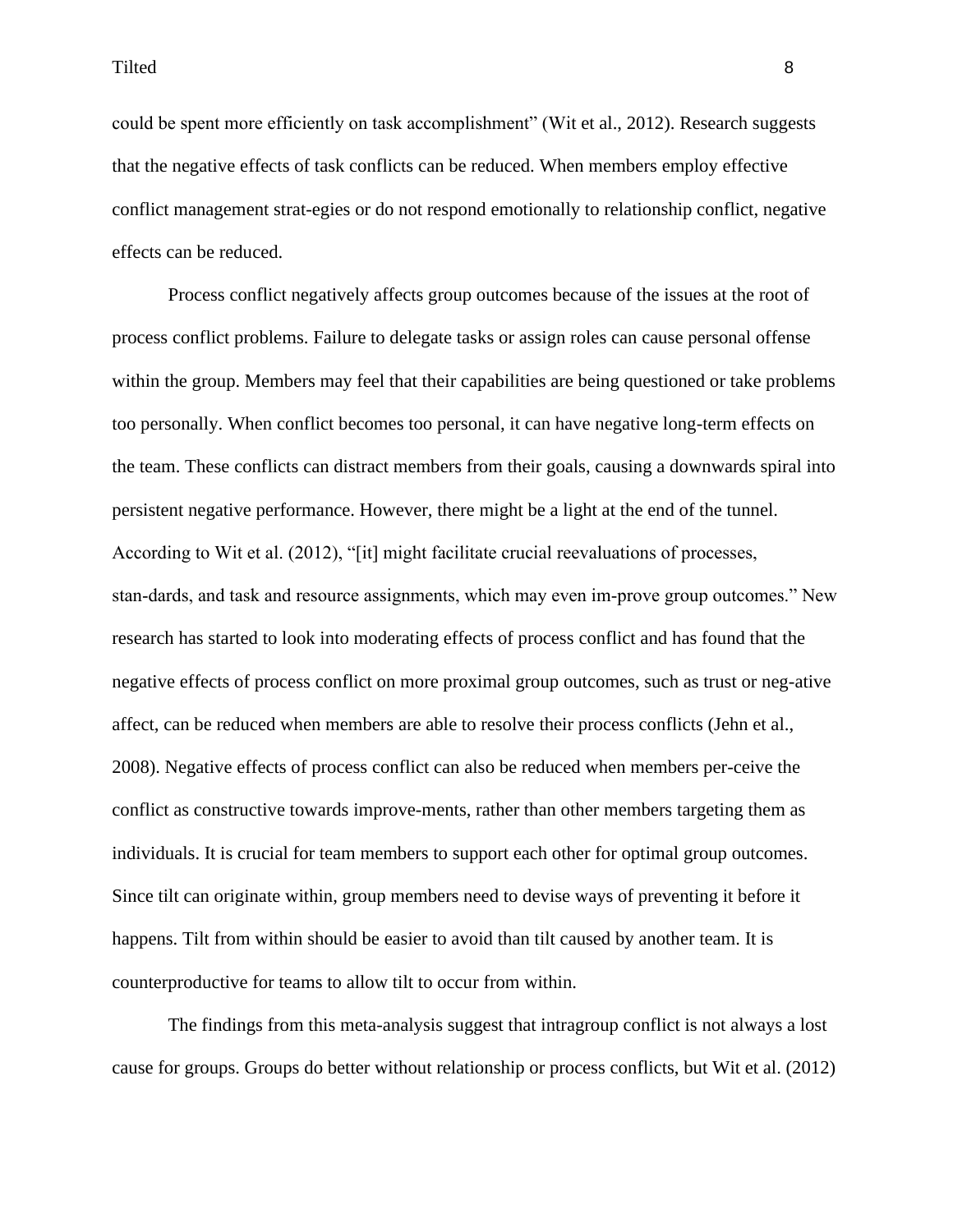found that task conflicts are not always negative occurrences for group out-comes. There are times when task conflict has a positive correlation to group performance. Task conflict tends to more positively relate to team performance when task conflict and relationship conflict are weakly correlated (Wit et al., 2012). Wit et al. (2012) concludes that when conflict occurs among higher ranking teams or teams with more authority (rather than teams at lower levels) and when performance is operationalized in terms of decision qual-ity (rather than overall performance), task conflict is more positively related to team performance. Esports can utilize this information in terms of the importance of team supports. If tilt is coming from within, the team may need to reevaluate their processes and standards to improve overall team performance.

#### **Performance Strategies**

Researchers in the Mathieu & Rapp (2009) study researched team charters and performance strategies and their influence on performance trajectories. The authors provide evidence that devoting time to laying a foundation for both teamwork and taskwork can improve team performance over time. These foundations included team charters and performance strategies. Teams with high-quality performance strategies performed better compared to teams with poorer quality strategies. The highest performing teams were groups that were high in both features of team charters and performance strategies.

"Although team designs may be well suited for dealing with the challenges associated with complex environments, they require additional skills and processes if they are to be effective organizational arrangements" (Mathieu & Rapp, 2009). Individual talents do not always lead to optimal team performance. Sometimes, teams need more resources than what is innate to their team. Skills and strategies can be implemented towards challenges to optimize team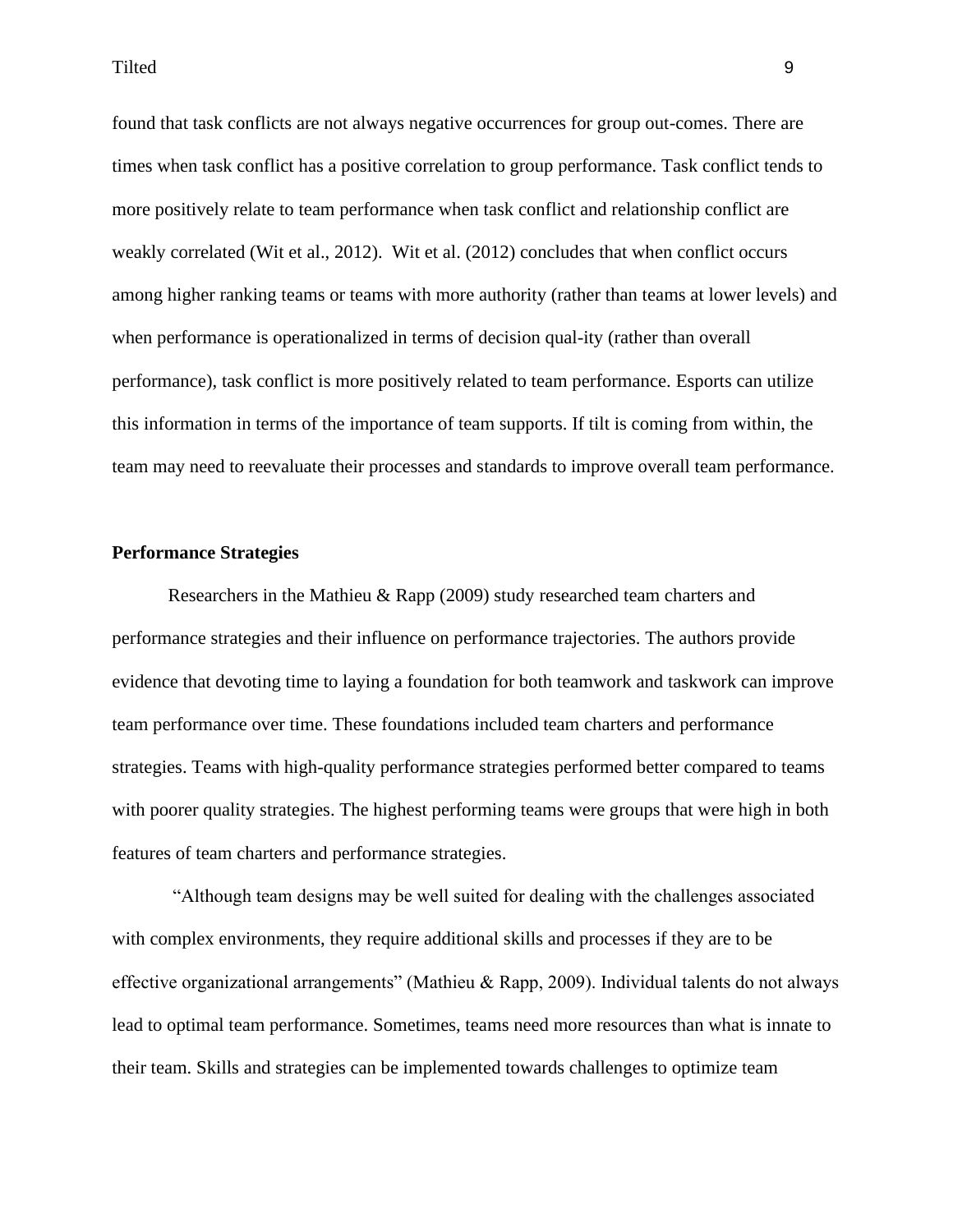performance. Team members need to be able to work together as well as be efficient at their tasks. Team effectiveness is a process of duality on taskwork and teamwork. Taskwork represents what it is that teams are doing, whereas teamwork describes how they are doing it with each other (Marks, Mathieu, & Zaccaro, 2001, p. 357). In Esports, the taskwork would be aspects of the game at hand, whereas the teamwork would be working together to accomplish the goal of winning.

For best outcomes, teams need an early establishment of teamwork and taskwork foundations. Although it is known that early foundations are successful, many teams neglect to do so. Teams jump directly into task performance without taking time to address how they will manage their teamwork and taskwork activities (Mathieu & Rapp, 2009). The authors show that teams who produce high-quality teamwork (team charter) and taskwork (performance strategy) plans early in their team formation will have better performance trajectories.

Team charters are useful tools for new teams. Mathieu &Rapp (2009) defines them as "an agreement among members as to how the team will work as an empowered partnership in making binding decisions and sharing accountability for delivering quality products/services that meet user/customer needs in a timely and cost-efficient way." Team charters provide an outline for initial teamwork planning. They can be referred to for rules, norms, and expectations set for the team. Team charters can help to minimize dysfunctional processes or conflicts that the team may come across in the future. High-quality team charters are composed of guidelines which should provide benefits to the team that will minimize later team process losses and will translate into enhanced team performance (Mathieu & Rapp, 2009). A consistent charter provides team members with a template for minimizing confusion by setting guidelines on how decisions will be made. Stability is key in maintaining a successful team.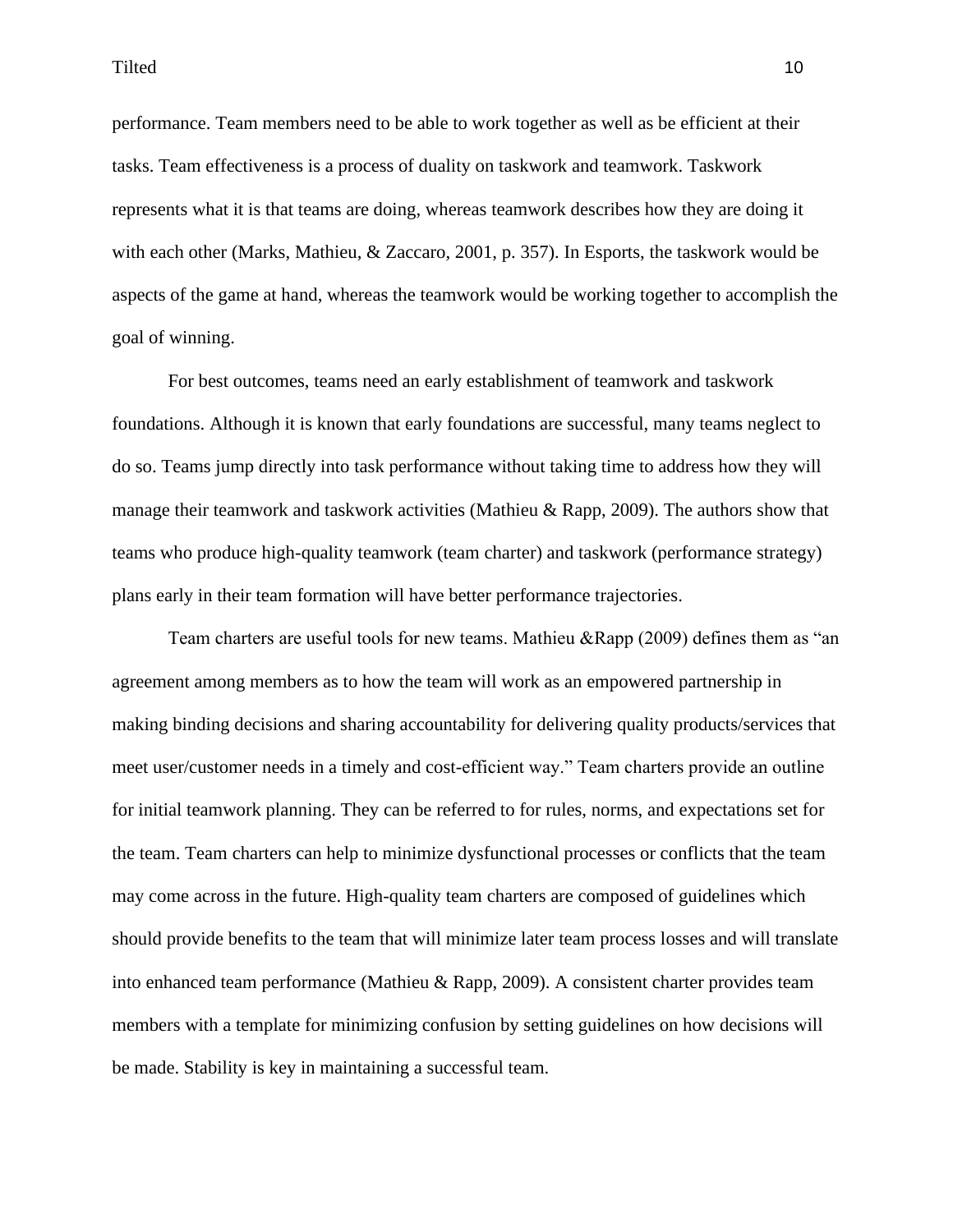In a team charter for an Esport team, strategies for remaining composure during tiltinducing situations could be beneficial to team performance. By defining coping strategies from the beginning, team members would then have a tool already set in place to maintain a stable mood. Team charters help teams foster an environment of stability. By providing members with a pre-determined guideline concerning issues as team objectives, team member roles and responsibilities, and how decisions will be made as the team goes about accomplishing its work (Mathieu & Rapp, 2009), a team will be able to function to the best of its ability. When a team has a plan set in place, it allows members to focus their attention on more important issues that they have to encounter.

Teams who develop taskwork plans tend to outperform teams who do not have taskwork plans (Mathieu & Rapp, 2009). They provide already agreed-upon strategies and tactics for completing taskwork activities. Taskwork plans provide initial structured transition processes and discourage reactive strategy adjustments. Teams want to avoid reactive strategy adjustments because they are "spontaneous and instantaneous" planning that is seen while teams are performing the task (Marks et al., 2001). Deliberate plans, rather than spontaneous planning, produce better outcomes on team performance. To be beneficial to teams, deliberate task planning is established before the team is actively engaged in their taskwork, which is known as performance strategies. In experiments, teams who developed high-quality performance strategies outperformed teams who failed to develop adequate performance strategies (Mathieu & Rapp, 2009).

Mathieu & Rapp (2009), note that "crafting high-quality performance strategies that thoroughly and consistently outline performance objectives and tactics, as well as likely environmental contingencies and alternative courses of action, should help the teams execute and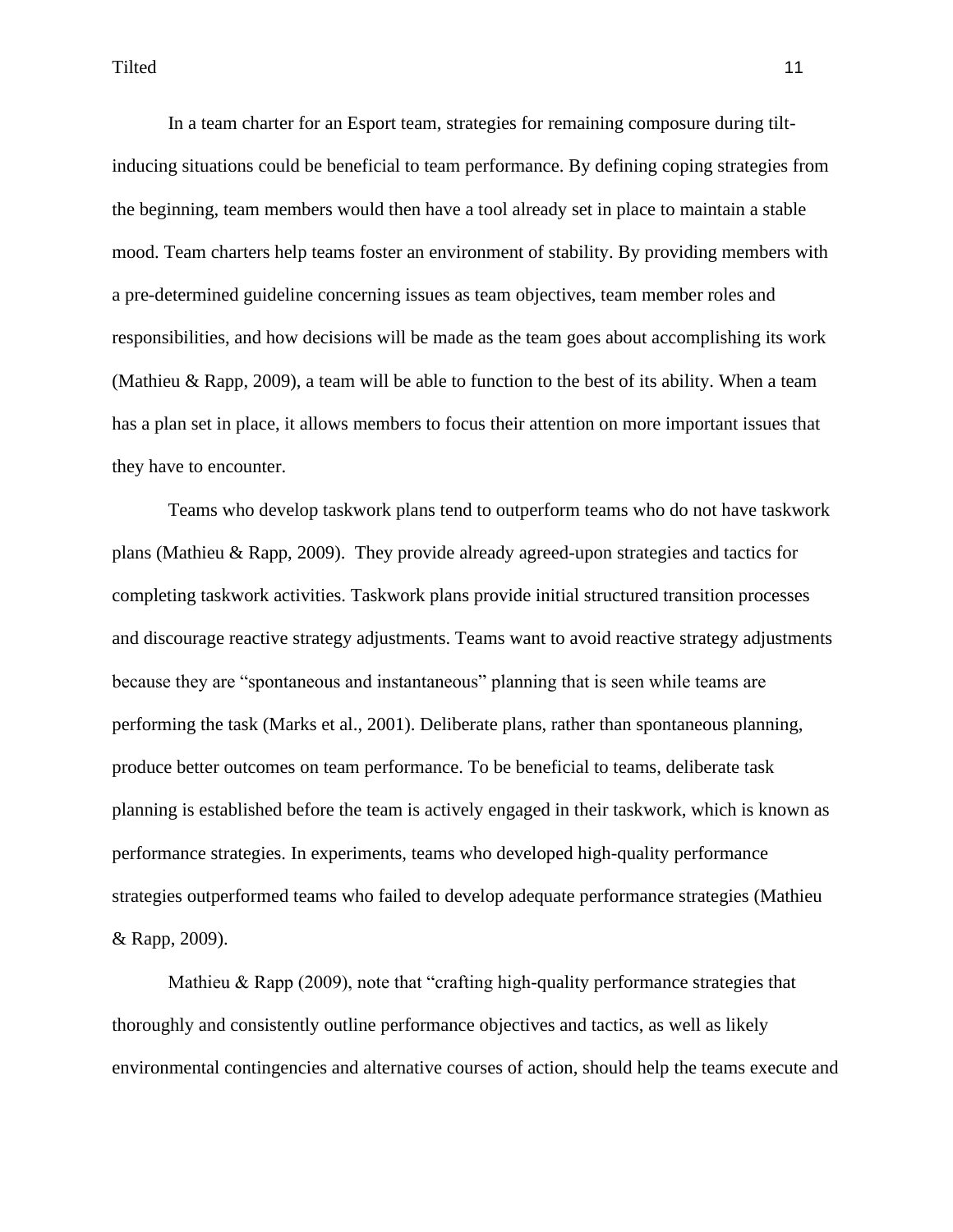Tilted the contract of the contract of the contract of the contract of the contract of the contract of the contract of the contract of the contract of the contract of the contract of the contract of the contract of the con

coordinate their taskwork activities more effectively." Teams that fail to make these plans may not perform as well because they are taking time out of their activity to make decisions that other teams have predetermined; teams who do not utilize performance strategies can easily fall behind. Managing time well, especially in Esports teams, is a crucial factor to success. Due to the fact that situations can often be unforeseen, formal performance strategies are valuable tools because they provide a framework for the execution and adjustment of more dynamic tactical plans in response to changes (Mathieu & Rapp, 2009). Esports teams who make performance strategy plans may be able to avoid tilt in certain situations by making plans for how, when, and where tilt may occur; teams may be able to use these plans as a tool to avoid tilt. For example, if a team knows that members may become tilted under certain conditions, it will be able to see the red flags beforehand. By being aware of the situation, teams have the option of maneuvering around tilt because they have the ability to see it coming.

Optimal team performance outcomes occur when teamwork and taskwork coexist and operate together. The authors of Mathieu & Rapp (2009) point out that it is not enough to have good teamwork in the absence of effective performance strategies and it is also not enough to have well-developed strategies accompanied by teamwork processes that were poorly planned. Teams need to be able to manage conflict and affect and have goals and strategies set simultaneously. Teams with both high-quality teamwork and taskwork have greater performance outcomes.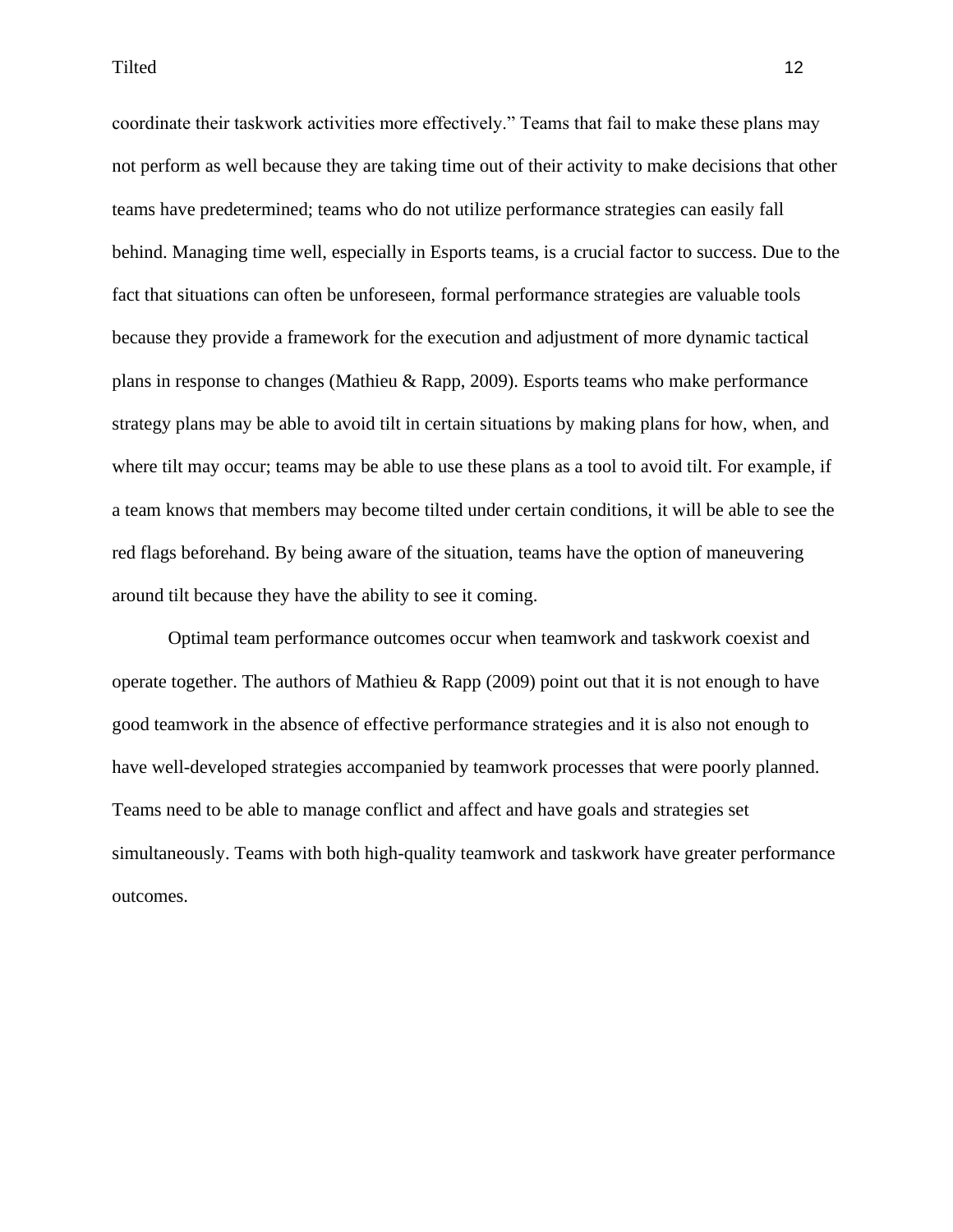## **Conclusion**

The ability to manage emotions effectively is an important factor in an Esports team's success. Understanding individual and team conflict, affect management, and strategies for managing emotions under high-stress conditions are crucial aspects of battling tilt. By providing background data for affect management and how to optimize team outcomes in the context of action teams, Esport teams and researchers can utilize this information to their benefit.

In the past few years, Esports and video game streaming have become fast-emerging forms of media on the internet. Driven by the growing presence of gaming online, broadcasting and streaming technologies have allowed Esports to flourish. Today, hundreds of millions of people spectate Esports (Ibrahim & Lewis, 2002). While there have been countless studies on physical sports, there is little research done regarding electronic sports. Currently, viewership and revenue in Esports is thriving. As a vital component to our online world, Esports requires new research to continue to grow and for new online gaming opportunities to arise.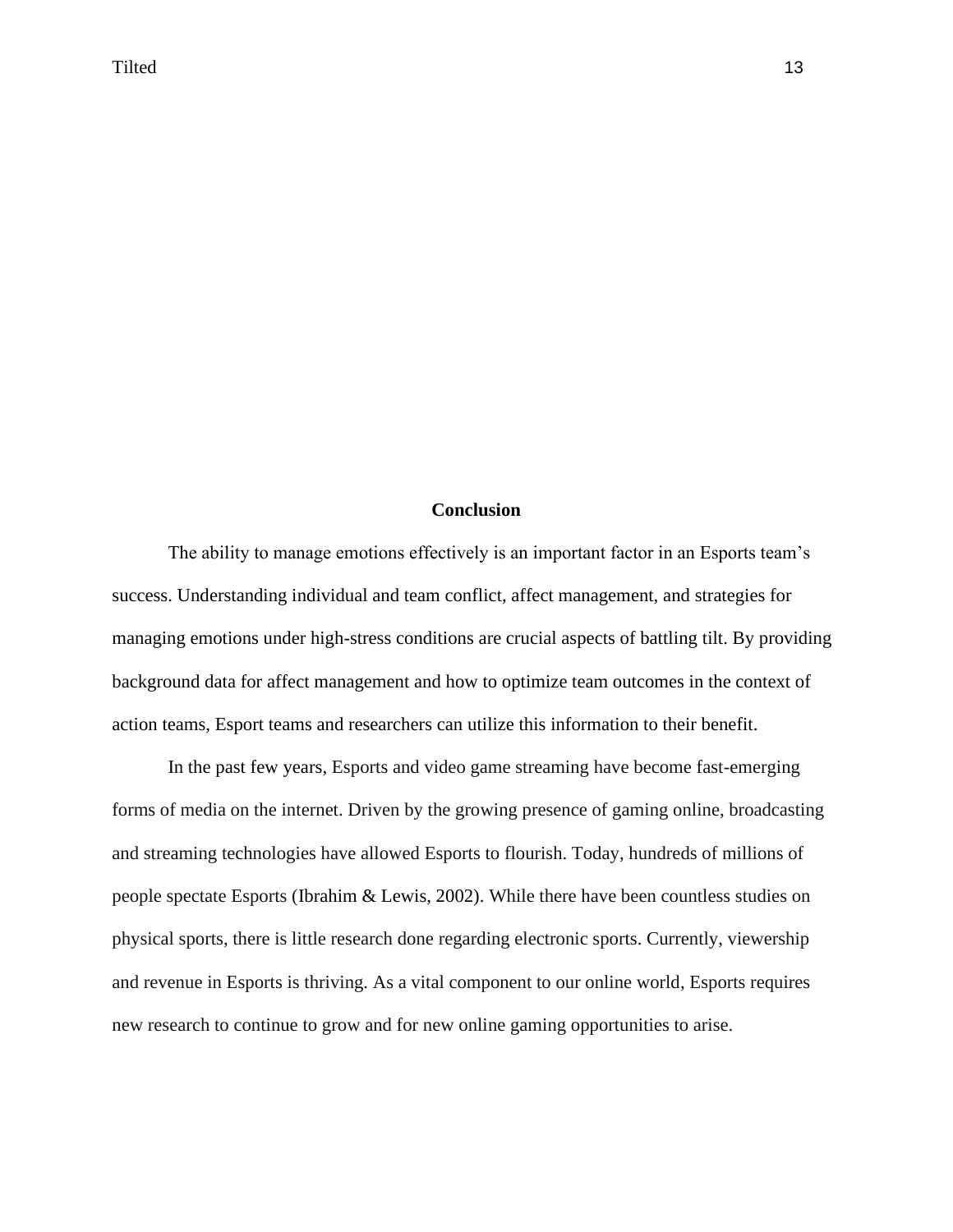## **References**

- Ibrahim, F., & Lewis L. (2002). Just a Game? Adoption of Franchising in Esports. *Franchise Law Journal,* 39(3), 371-386.
- Janis, I. L. (1982). Groupthink: Psychological studies of policy decisions and fiascoes (2nd ed). Boston: Houghton Mifflin.
- Jehn, K. A., Greer, L. L., Levine, S., & Szulanski, G. (2008). The effects of conflict types, dimensions, and emergent states on group outcomes. *Group Decision and Negotiation* 11, 17, 465- 495.
- Marks, M. A., Mathieu, J. E., & Zaccaro, S. J. (2001). A temporally based framework and taxonomy of team processes. *Academy of Management Review,* 26, 356–376.
- Mathieu, J. E., & Rapp, T. L. (2009). Laying the foundation for successful team performance trajectories: The roles of team charters and performance strategies. *Journal of Applied Psychology*, *94*(1), 90–103. doi: 10.1037/a0013257
- Swann, W. B., Jr., Polzer, J. T., Seyle, D. C., & Ko, S. J. (2004). Finding value in diversity: Verification of personal and social self-views in diverse groups. *Academy of Management*